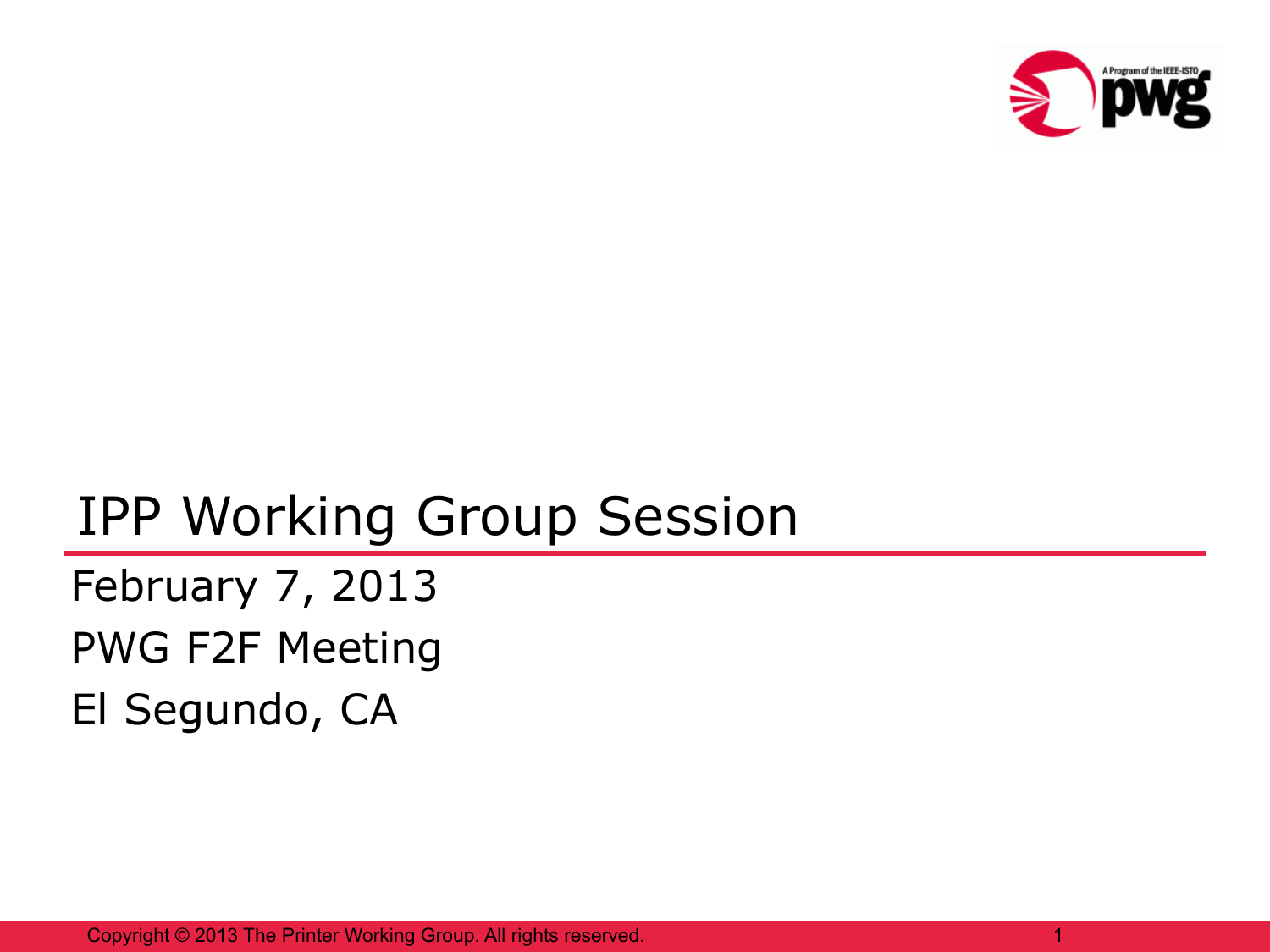

#### Thursday, February 7

| $9:00 - 9:05$   | Introductions, Minute Taker, Agenda Review |
|-----------------|--------------------------------------------|
| $9:05 - 9:15$   | Current IPP WG status                      |
| $9:15 - 10:15$  | <b>IPP FaxOut Service</b>                  |
| $10:15 - 10:30$ | <b>Break</b>                               |
| $10:30 - 11:45$ | IPP Everywhere Self-Certification          |
|                 | IPP Best Practices (if time allows)        |
| $11:45 - 12:00$ | <b>Next Steps</b>                          |
|                 |                                            |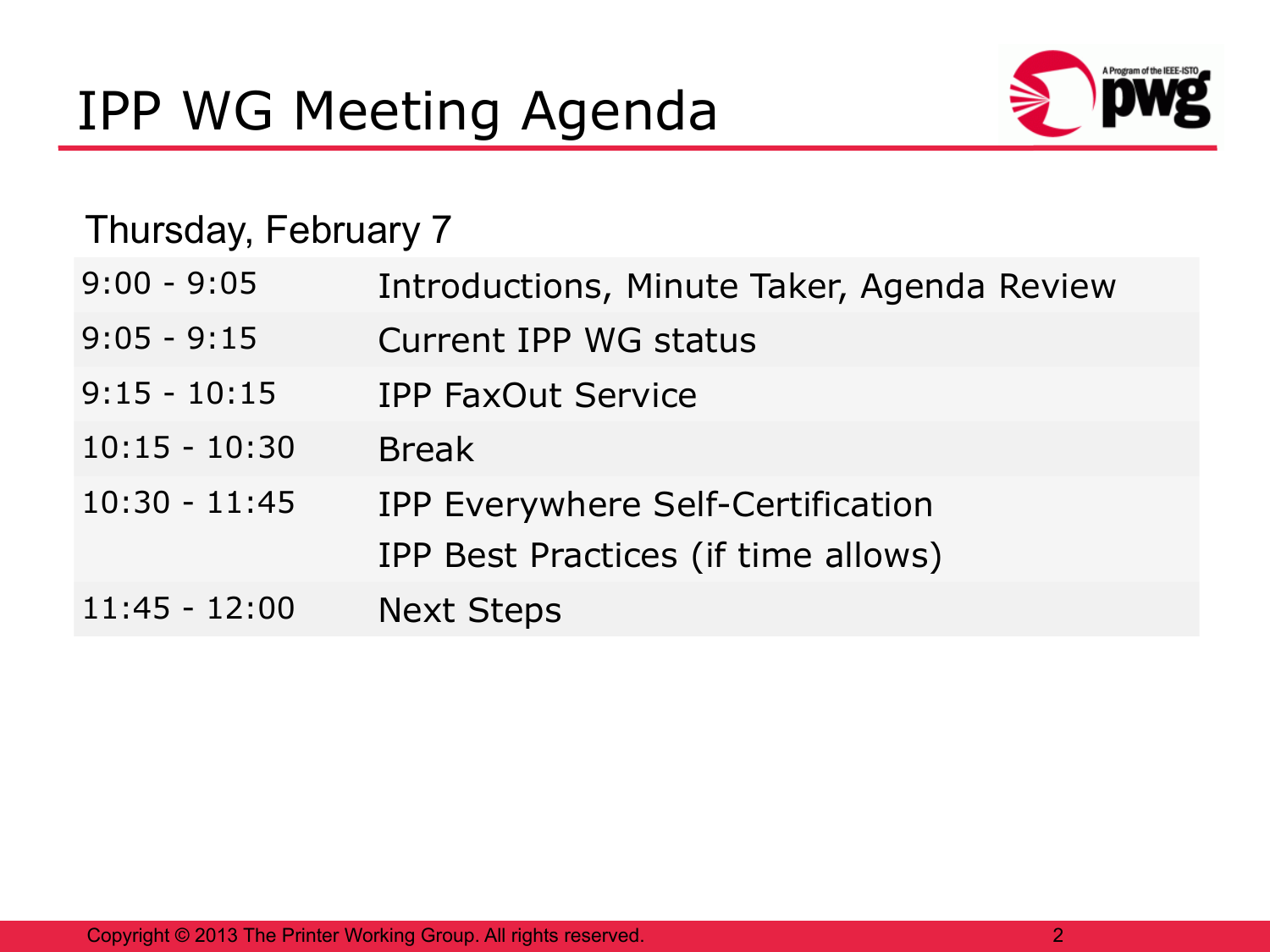## IPP WG Officers



- IPP WG Co-Chairs:
	- Paul Tykodi (TCS)
	- Ira McDonald (High North)
- IPP WG Secretary:
	- Michael Sweet (Apple)
- IPP WG Document Editors:
	- Ira McDonald (High North) IPP Scan Service, IPP Shared Infrastructure Extensions (IPPSIX), IPP over HTTPS Transport Binding and "ipps" URI Scheme, LDAP Schema for Printer **Services**
	- Michael Sweet (Apple) PWG Media Standardized Names 2.0, IPP Shared Infrastructure Extensions (IPPSIX), IPP over HTTPS Transport Binding and "ipps" URI Scheme, LDAP Schema for Printer Services, IPP FaxOut Service
	- Smith Kennedy (HP) IPP Best Practices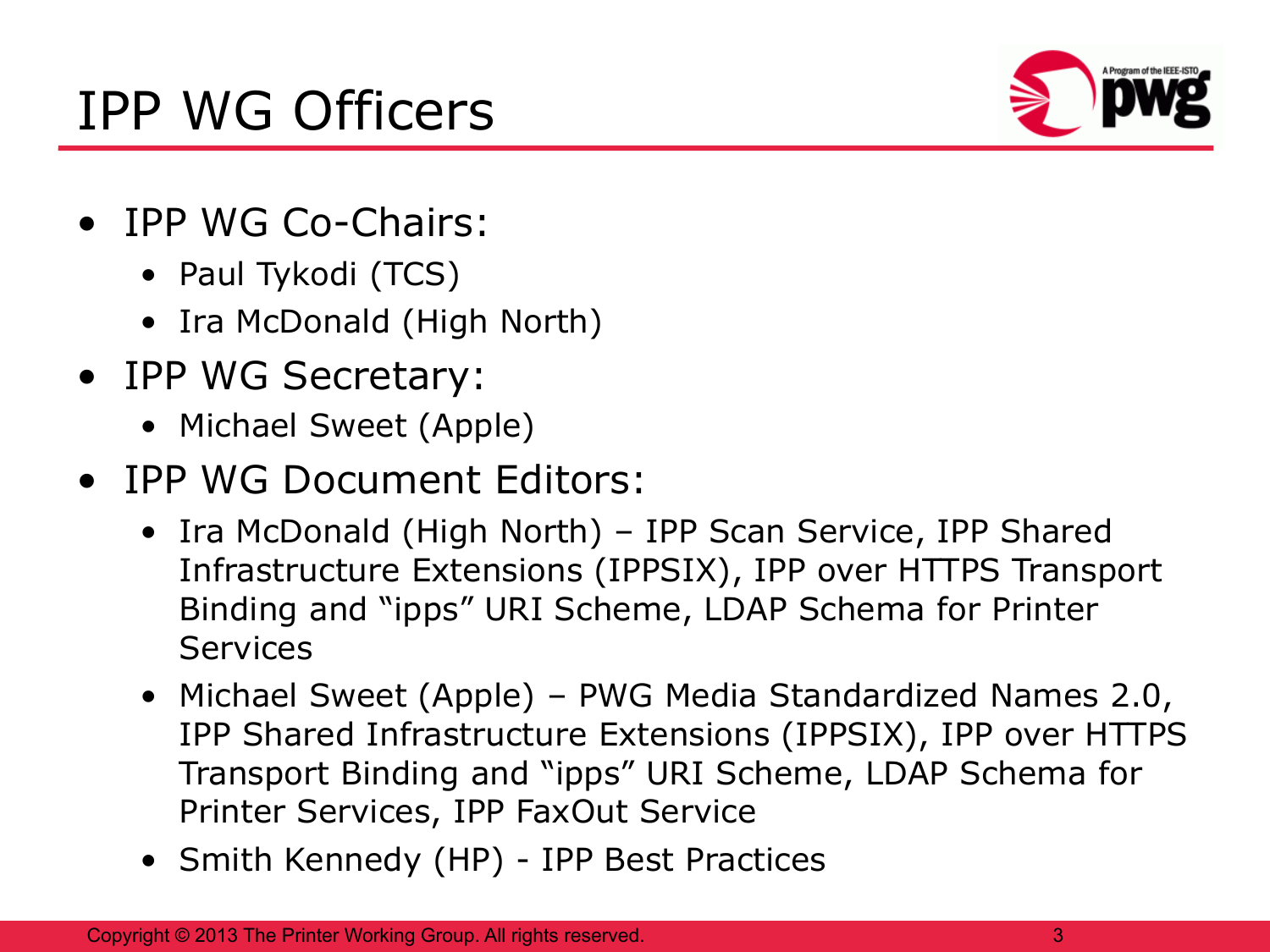

- IPP Everywhere specs in development:
	- IETF IPP over HTTPS Transport Binding and "ipps" URI Scheme
	- IETF LDAP Schema for Printer Services (updates RFC 3712)
	- PWG Media Standardized Names 2.0 (MSN2 PWG Formal Vote soon)
- IPP Multifunction specs in development:
	- IPP Scan Service
	- IPP FaxOut Service
- IPP Cloud binding specs in development:
	- IPP Shared Infrastructure Extensions (IPPSIX) *(Preliminary draft in development)*
- IPP Best Practices
	- Whitepaper/possible best practices document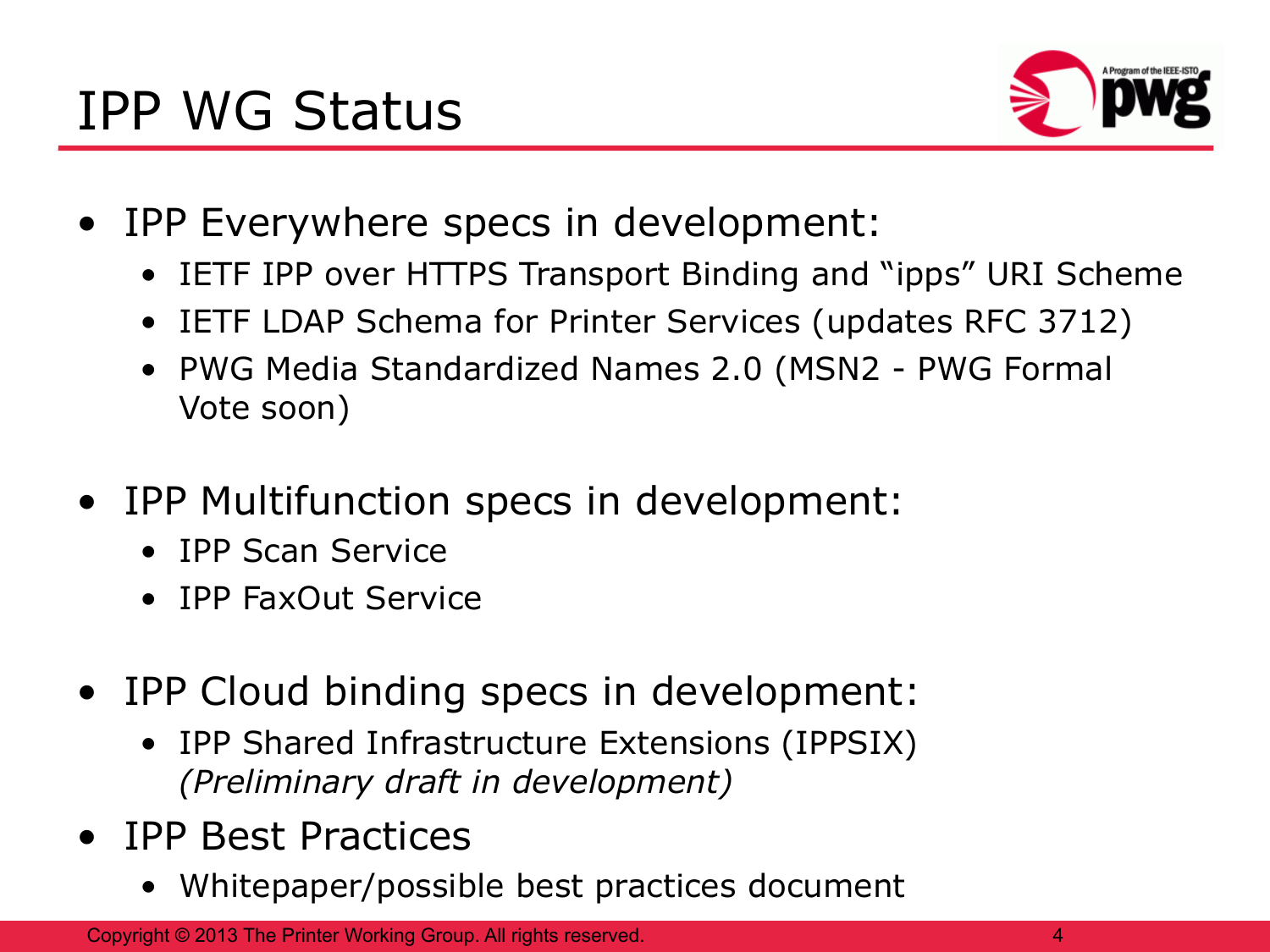## IPP WG Status



- Candidate Standards:
	- PWG 5100.14-2013 IPP Everywhere
	- PWG 5100.13-2012 IPP: Job and Printer Extensions Set 3 (JPS3)
	- PWG 5102.4-2012 PWG Raster Format
- Up-to-date pending IANA registrations online:
	- <http://www.pwg.org/ipp/ipp-registrations.xml>
		- Registrations for IPP Everywhere have been submitted
	- Continue to maintain this in parallel for new specifications
		- PWG version includes draft specifications that have reached prototype status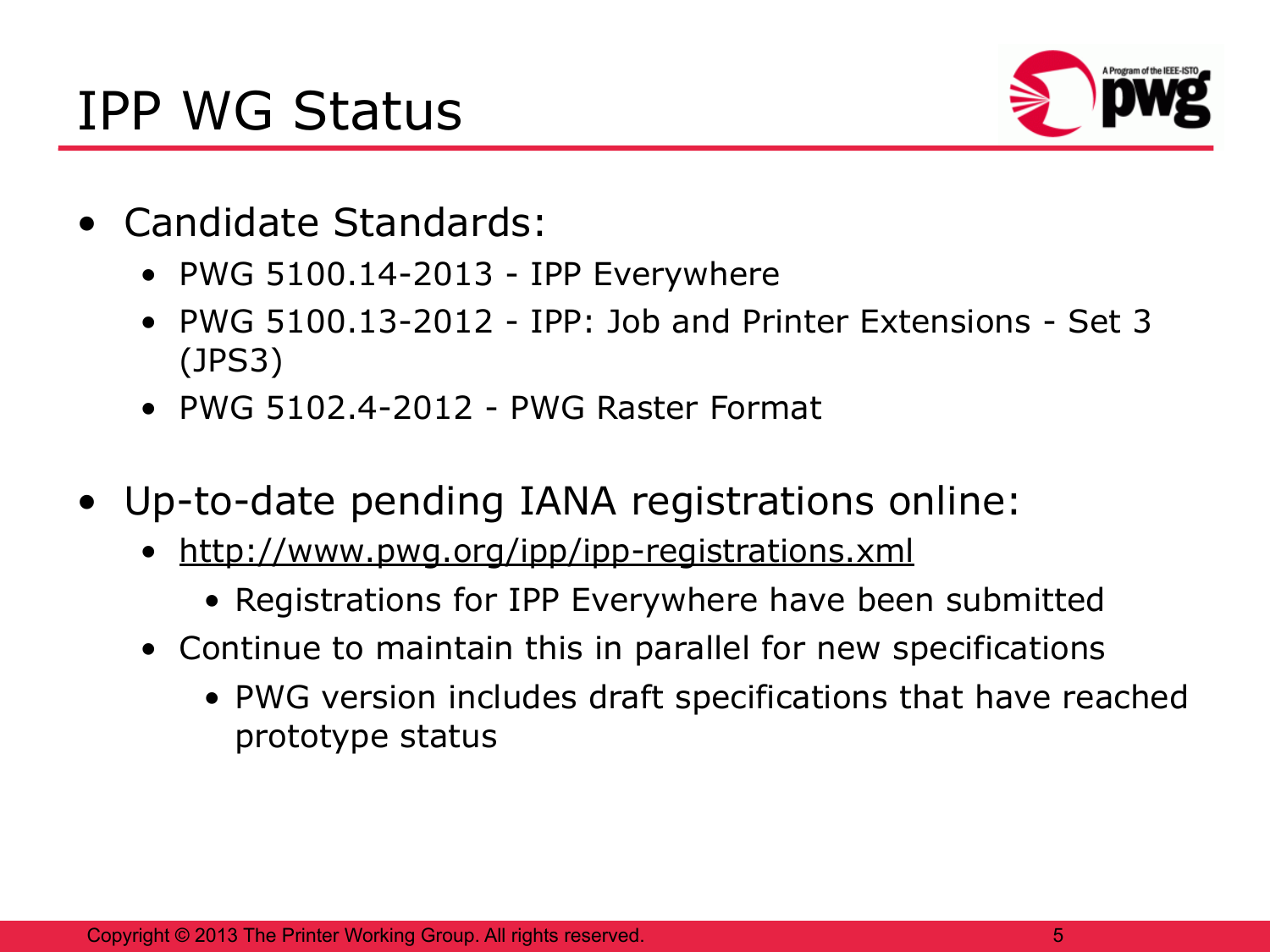# IPP Everywhere Interoperability



- January 2013 ipptool release includes a preliminary IPP Everywhere test suite
	- <http://www.cups.org/software.php>
	- Have one reported test error issue, will be doing another release shortly for February 2013
- Sample PWG Raster data available on PWG FTP server:
	- ftp://ftp.pwg.org/pub/pwg/ipp/examples/
- To run the test suite:
	- Download and extract the PWG Raster sample files
	- Run "ipptool -XV 2.0 *printer-uri* ipp-everywhere.test >results.plist"
- Send reports to:
	- Michael Sweet (msweet@apple.com)
- Schedule:
	- Preliminary anonymous results at August 2013 F2F?
	- Final anonymous results at October 2013 F2F?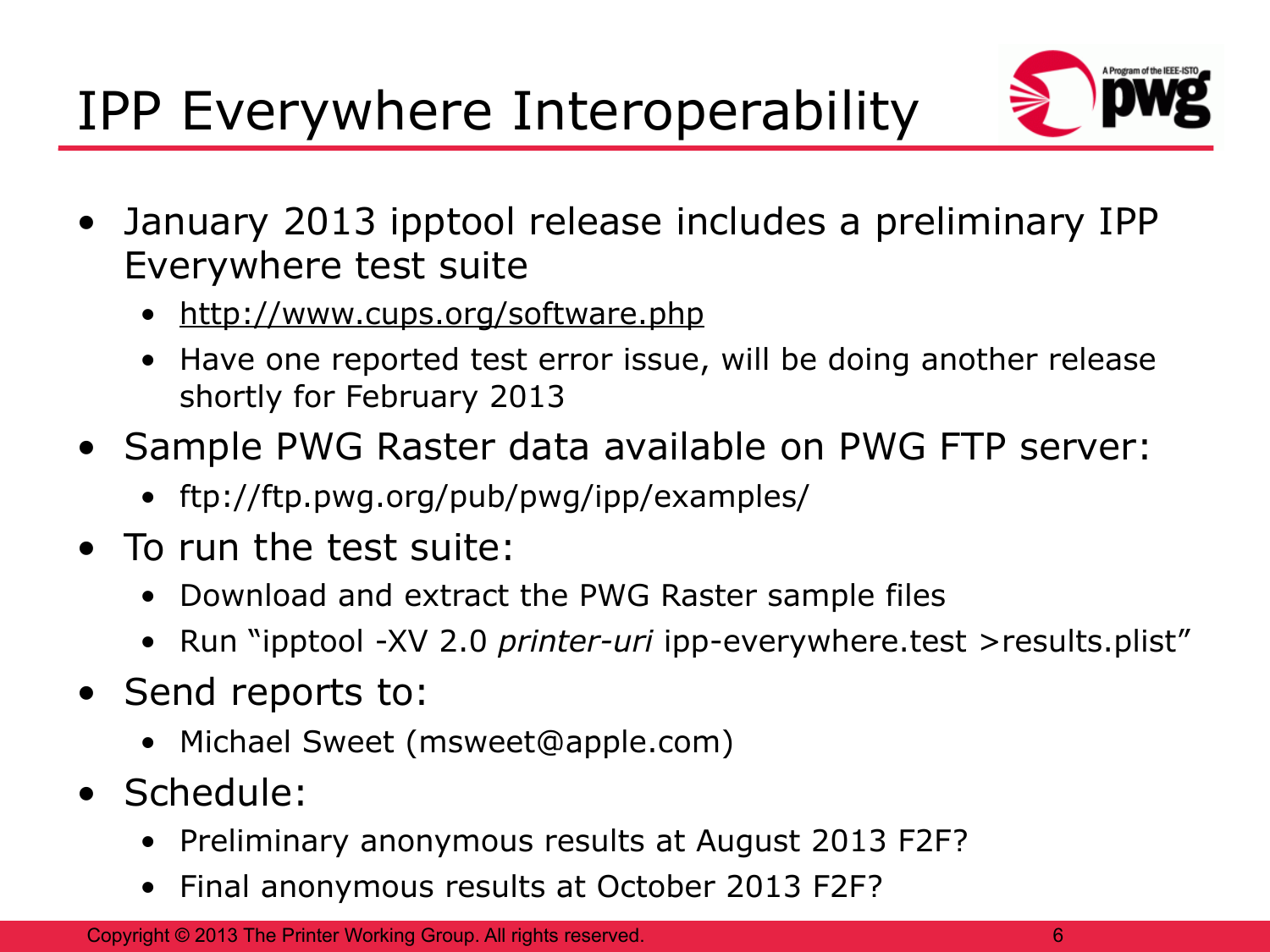

- As we complete our work on IPP Everywhere, we need to identify editors for the IPP Multifunction specifications
- Need a new lead editor for IPP Scan Service
- Additional multifunction services need to be addressed: System Control, FaxIn, Copy, Transform
	- These should be straight-forward since they are essentially binding specs that reference the corresponding Semantic Model specs
	- See FaxOut as an example
- IPP Multifunction spec will likely be an update of IPP Everywhere with pointers to the corresponding service specifications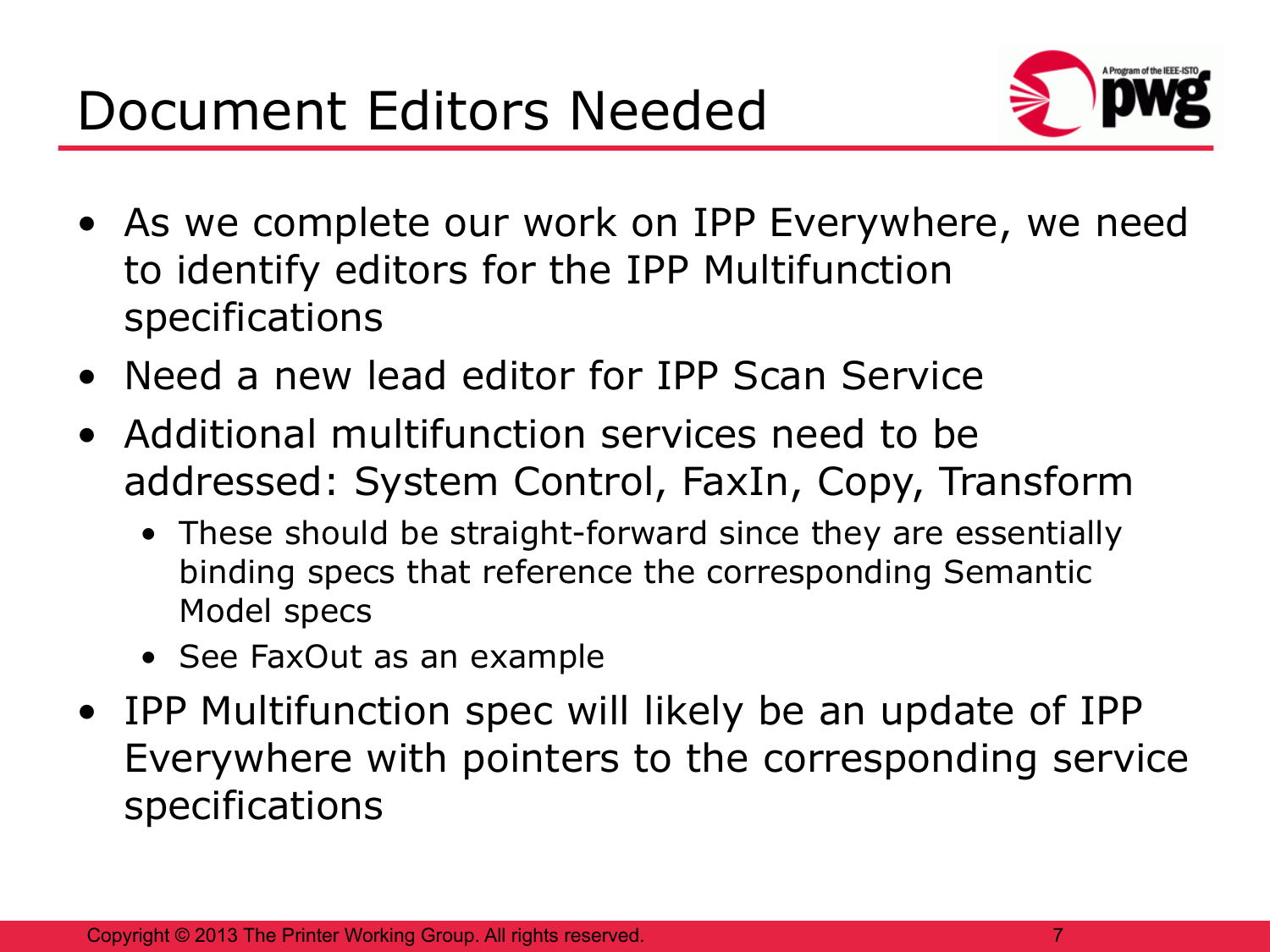## IPP FaxOut Service



- Current (interim) draft:
	- ftp://ftp.pwg.org/pub/pwg/ipp/wd/wdippfaxout10-20130122.pdf
- Known issues:
	- Need to decide disposition of partially-completed jobs
	- Need guidance on SM operation mapping
	- Send-Hardcopy-Document operation conformance requirements and support for things like duplex
	- Security considerations need work
- Proposed schedule:
	- Prototype draft Q1 2013
	- Stable draft, WG Last Call Q1 2013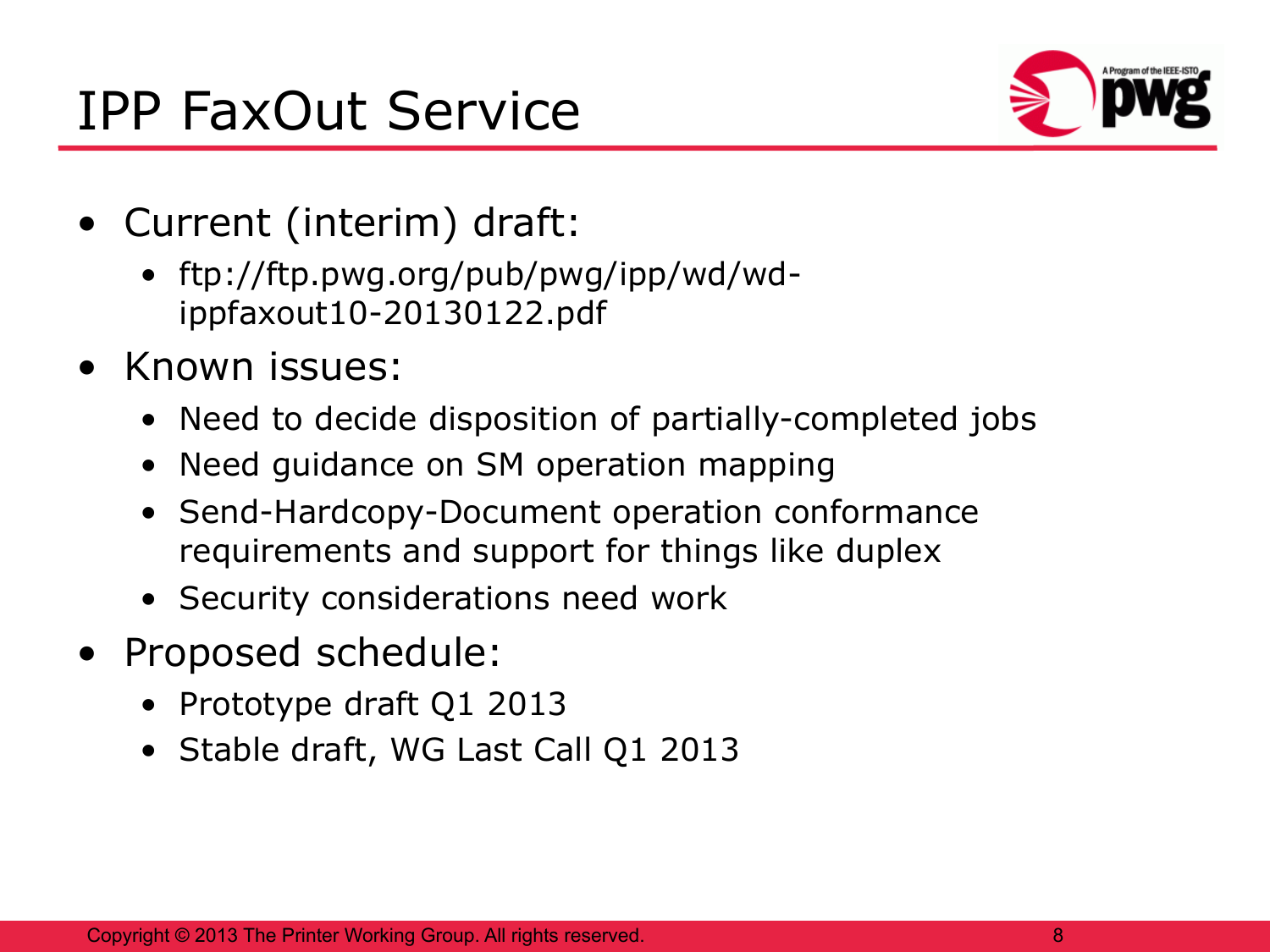

- This topic has come up in multiple meetings
- Consensus thus far has been to potentially define a PWG-endorsed self-certification process for IPP Everywhere Printers
	- Each vendor can perform the self-certification process or contract it out as desired
	- Passing self-certification would grant the right to use a logo or term
	- Primary purpose is marketing
	- Self-certification of IPP Everywhere Clients is currently out-ofscope (though technically feasible, e.g. w/CUPS ippserver)
- What we have today:
	- IPP test tool (CUPS ipptool)
	- Test files for ipptool
	- Sample PDF, JPEG, and PWG Raster files for testing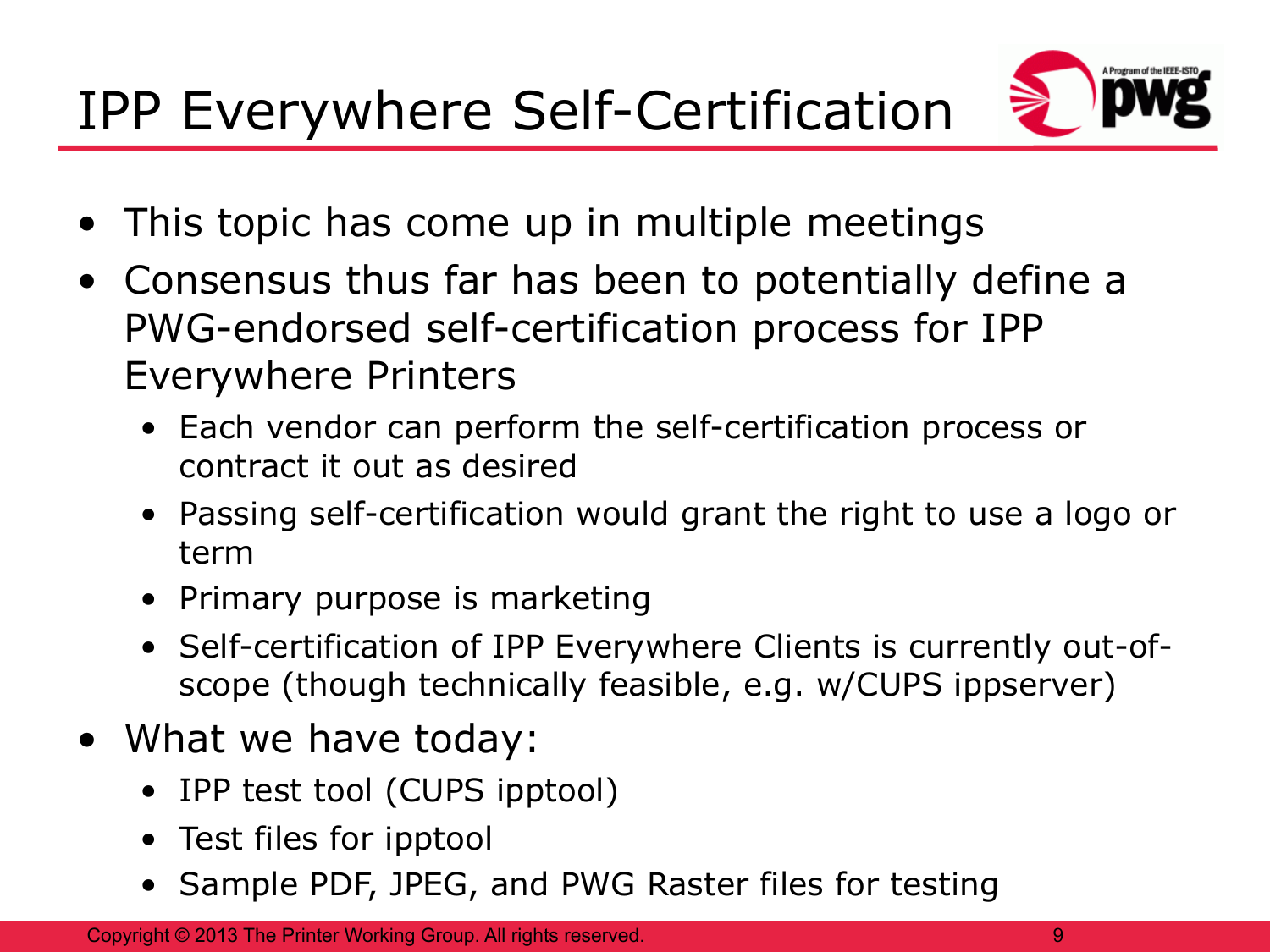

- What we need:
	- Client software to drive adoption
	- Bonjour and WS-Discovery test tools
	- Enhancements to the IPP test tool (hostname/port validation)
	- More test files to test media-ready, printer-state-reasons, printer-supply, etc.
	- Test Process/User Guide document
		- "How to self-certify your printer"
	- Logo/wording for vendors that have passed self-certification
- Nice to have:
	- GUI that automates self-certification
	- Self-certification report (record of conformance)
	- LDAP/SLP/SSDP test tools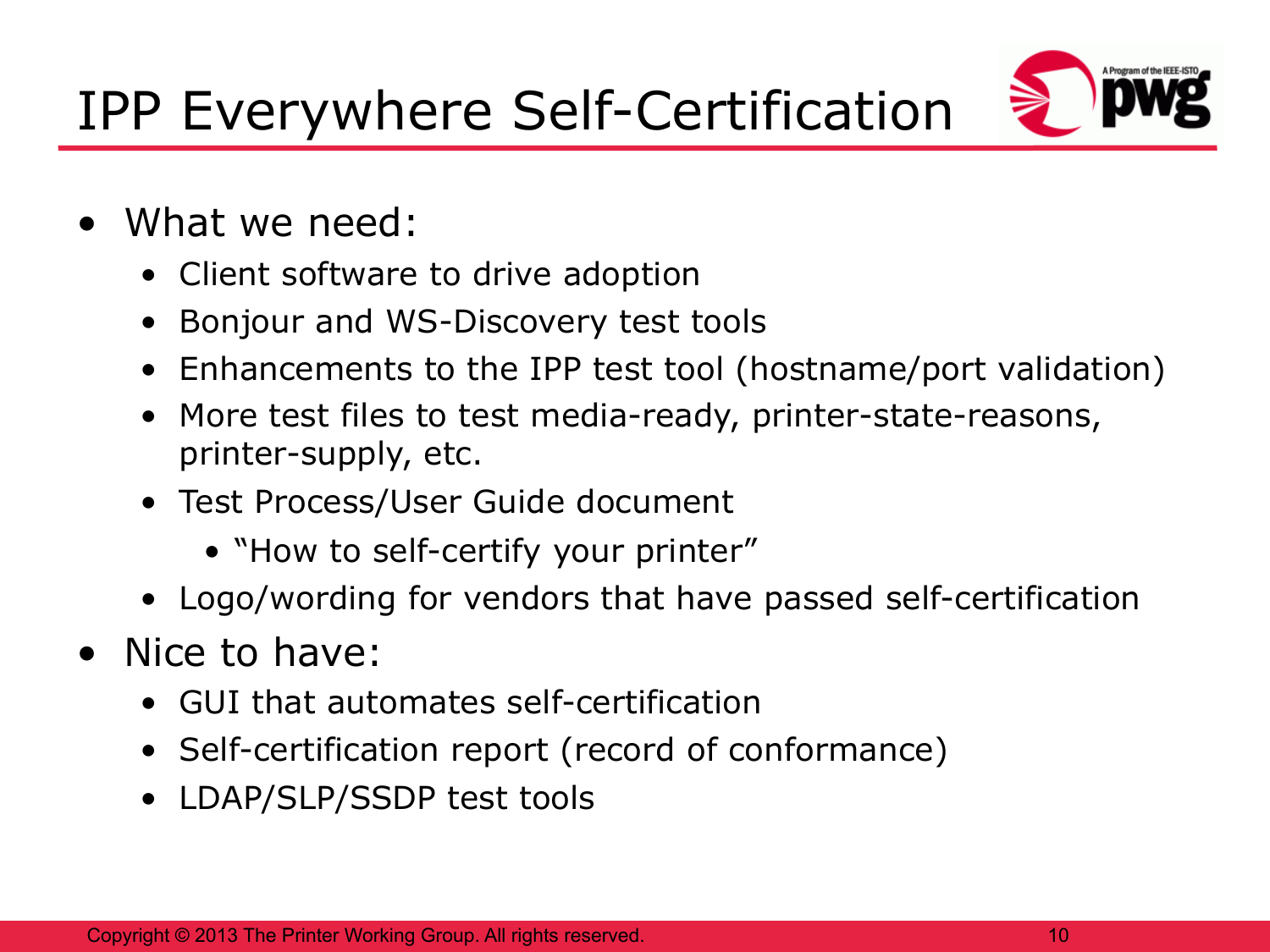

- Questions:
	- Who will develop/is developing the Client software?
	- Who will develop the tools and test process document?
		- Volunteers?
	- Who will develop the certification logo/wording?
	- Do we register self-certification results?
		- If so, who manages the registry?
		- Are the results public, private, somewhere in-between like a list of certified products but not the detailed results?
	- Do we need an exception process (for failed tests)?
	- Can the PWG apply for trademark protection on the logo or wording we use?
		- If so, who would be the legal entity that owns the mark? (PWG, ISTO, IEEE?)
		- How do we police the use of the logo/wording?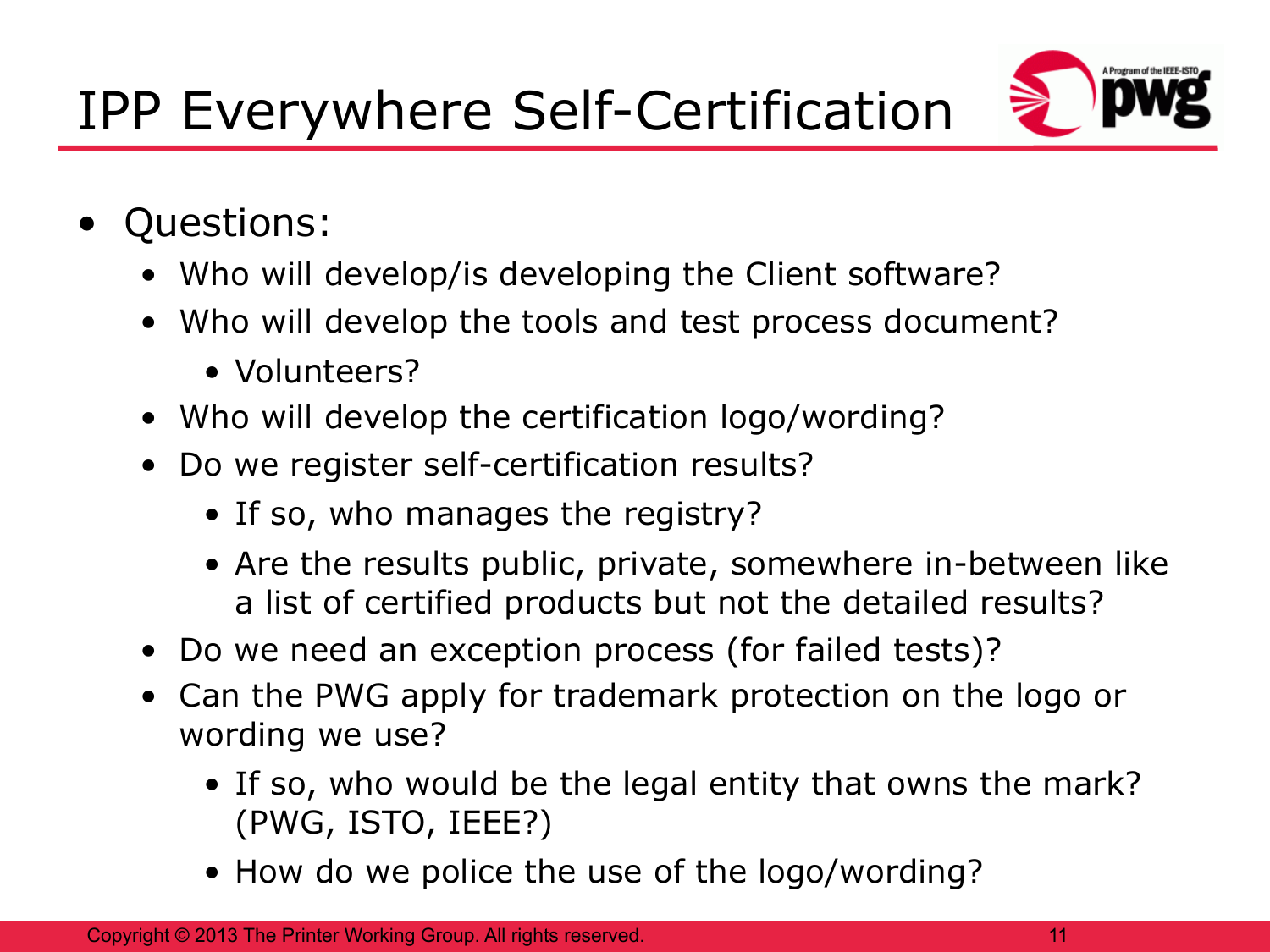#### IPP Best Practices



- Current draft at:
	- ftp://ftp.pwg.org/pub/pwg/ipp/whitepaper/tb-ipp-bestpractices-20130205.pdf
- Discussions during development of IPP Everywhere have exposed gaps in IPP/1.1 Implementer's Guide (RFC 3196)
	- Very little discussion of the client side of implementation
	- No discussion of newer operations or attributes
	- No discussion of best practices (when to use Validate-Job, Get-Printer-Attributes, etc.)
- Don't really want to try updating RFC 3196 in IETF
	- So do a PWG Best Practices document instead?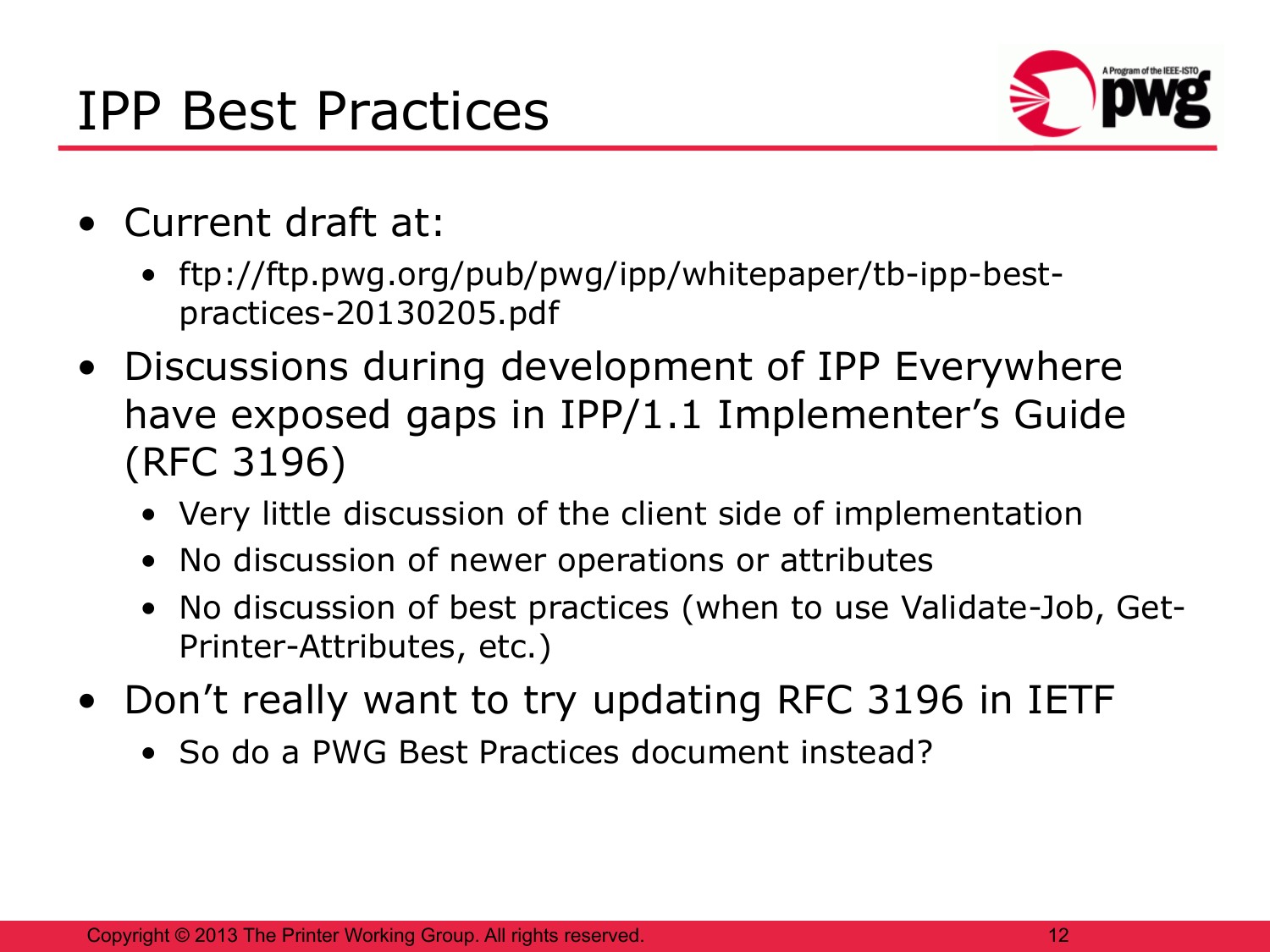## IPP WG Next Steps



- IPP Everywhere
	- Virtual interoperability event for IPP Everywhere through October 2013 F2F
- IPP Multifunction
	- Stable draft of IPP FaxOut Service in Q1 2013
	- Initial working drafts of System Control Service and other specifications starting in Q1/Q2 2013
	- Interim working draft of IPP Scan Service in Q1/Q2 2013
- IPP Shared Infrastructure Extensions
	- Initial working draft in Q1/Q2 2013
- Continue working on IPP Everywhere Self-Certification
	- Initial working draft in Q2 2013
- Continue working on IPP Best Practices
	- Interim working draft in Q1/Q2 2013